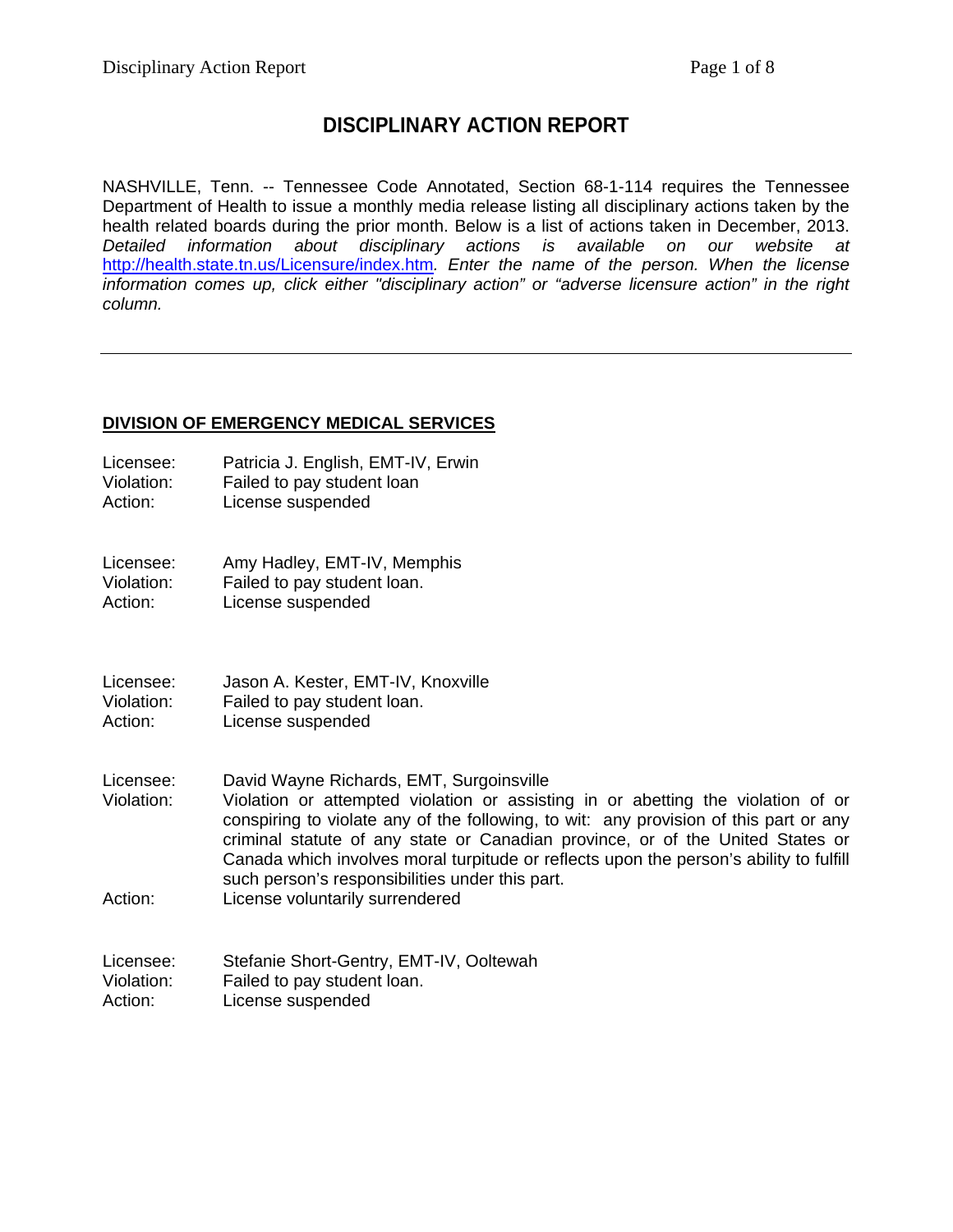## **BOARD OF NURSING**

| Licensee:<br>Violation: | Tammy L. Arns, RN, Columbia, Miss.<br>Unprofessional conduct, to wit: unauthorized use or removal of narcotics, drugs,<br>supplies, or equipment from any health care facility, school, institution or other<br>work place location; and engaging in acts of dishonesty which relate to the<br>practice of nursing.                                                                                                                                                                                                                                                                                                                                                                                                                                                                                                                                                                                                      |
|-------------------------|--------------------------------------------------------------------------------------------------------------------------------------------------------------------------------------------------------------------------------------------------------------------------------------------------------------------------------------------------------------------------------------------------------------------------------------------------------------------------------------------------------------------------------------------------------------------------------------------------------------------------------------------------------------------------------------------------------------------------------------------------------------------------------------------------------------------------------------------------------------------------------------------------------------------------|
| Action:                 | Multistate Privilege revoked; assessed \$1,000 civil penalty, plus costs not to<br>exceed \$2,000                                                                                                                                                                                                                                                                                                                                                                                                                                                                                                                                                                                                                                                                                                                                                                                                                        |
| Licensee:<br>Violation: | Vincent A. Bergamo, RN, Bean Station<br>Unfit or incompetent by reason of negligence, habits or other cause; and<br>unprofessional conduct, to wit: being under the influence of alcoholic beverages,<br>or under the influence of drugs which impair judgment while on duty in any health<br>care facility, school, institution or other work place location; and engaging in acts<br>of dishonesty which relate to the practice of nursing.                                                                                                                                                                                                                                                                                                                                                                                                                                                                            |
| Action:                 | License reprimanded with terms; assessed \$500 civil penalty, plus costs not to<br>exceed \$1,500                                                                                                                                                                                                                                                                                                                                                                                                                                                                                                                                                                                                                                                                                                                                                                                                                        |
| Licensee:<br>Violation: | Rhonda G. Brogan, LPN, Sharps Chapel<br>Unprofessional conduct; unfit or incompetent by reason of negligence, habits or<br>other cause, to wit: unauthorized use or removal of narcotics, drugs, supplies, or<br>equipment from any health care facility, school, institution or other work place<br>location; and engaging in acts of dishonesty which relate to the practice of nursing.                                                                                                                                                                                                                                                                                                                                                                                                                                                                                                                               |
| Action:                 | License revoked; assessed \$1,000 civil penalty, plus costs not to exceed \$3,000                                                                                                                                                                                                                                                                                                                                                                                                                                                                                                                                                                                                                                                                                                                                                                                                                                        |
| Licensee:<br>Violation: | Laurel Beth (Galyon) Buchkoski, LPN, Rockwood<br>Unprofessional conduct, to wit: making false or materially incorrect, inconsistent<br>or unintelligible entries in any patient records or in the records of any health care<br>facility, school, institution or other work place location pertaining to the obtaining,<br>possessing or administration of any controlled substance as defined in the Federal<br><b>Controlled Substances Act.</b>                                                                                                                                                                                                                                                                                                                                                                                                                                                                       |
| Action:                 | License placed on probation for minimum of three years, plus terms; assessed<br>\$500 civil penalty, plus costs not to exceed \$2,000                                                                                                                                                                                                                                                                                                                                                                                                                                                                                                                                                                                                                                                                                                                                                                                    |
| Licensee:<br>Violation: | April D. Collier, RN/APN, Nashville<br>Unfit or incompetent by reason of negligence, habits or other cause; and<br>unprofessional conduct, to wit: failure to maintain a record for each patient which<br>accurately reflects the nursing problems and interventions for the patient and/or<br>failure to maintain a record for each patient which accurately reflects the name and<br>title of the nurse providing care; making false or materially incorrect, inconsistent<br>or unintelligible entries in any patient records or in the records of any health care<br>facility, school, institution or other work place location pertaining to the obtaining,<br>possessing or administration of any controlled substance as defined in the Federal<br>Controlled Substances Act; over-prescribing, or prescribing in a manner<br>inconsistent with Rules 1000-04-.08 and 1000-04-.09; aiding, abetting, assisting or |

hiring an individual to violate or circumvent any law or duly promulgated rule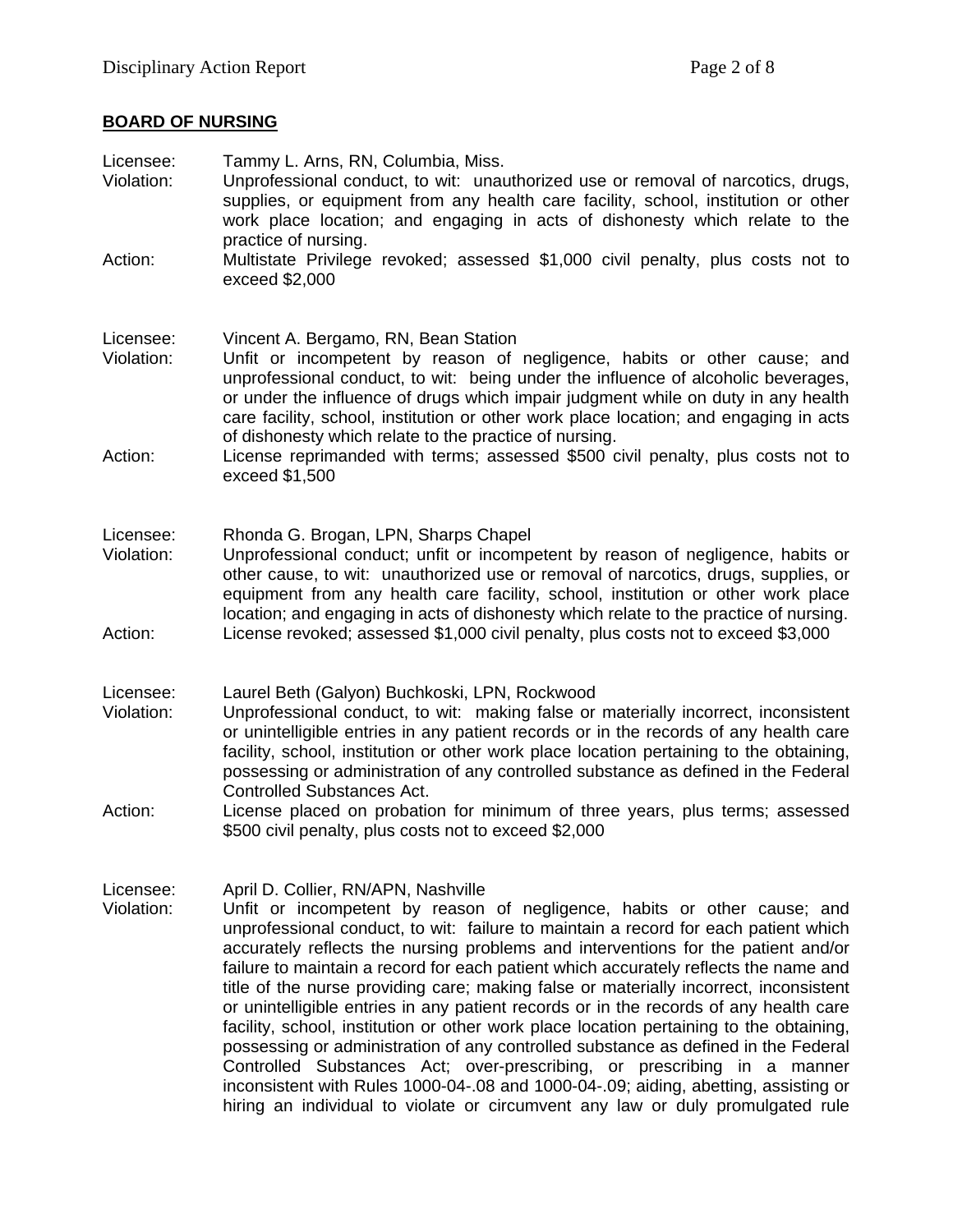|                         | intended to guide the conduct of a nurse or any other licensed health care<br>provider; exercising undue influence on the patient including the promotion of sale<br>of services, goods, appliances, or drugs in such a manner as to exploit the patient<br>for financial gain of the nurse or of a third party; engaging in acts of dishonesty<br>which relate to the practice of nursing; failure to file an updated notice and<br>formulary with the board; failure to maintain a copy of written protocols for the<br>practice location; and failure to maintain a record for each patient which accurately<br>reflects the nursing problems and interventions for the patient and/or failure to<br>maintain a record for each patient which accurately reflects the name and title of<br>the nurse providing care. |
|-------------------------|-------------------------------------------------------------------------------------------------------------------------------------------------------------------------------------------------------------------------------------------------------------------------------------------------------------------------------------------------------------------------------------------------------------------------------------------------------------------------------------------------------------------------------------------------------------------------------------------------------------------------------------------------------------------------------------------------------------------------------------------------------------------------------------------------------------------------|
| Action:                 | License and advanced practice nursing certification revoked; assessed \$12,500<br>civil penalty, plus costs not to exceed \$20,000                                                                                                                                                                                                                                                                                                                                                                                                                                                                                                                                                                                                                                                                                      |
| Licensee:               | Joy E. Collins, RN, Humboldt                                                                                                                                                                                                                                                                                                                                                                                                                                                                                                                                                                                                                                                                                                                                                                                            |
| Violation:              | Failed to pay child support.                                                                                                                                                                                                                                                                                                                                                                                                                                                                                                                                                                                                                                                                                                                                                                                            |
| Action:                 | License suspended                                                                                                                                                                                                                                                                                                                                                                                                                                                                                                                                                                                                                                                                                                                                                                                                       |
| Licensee:               | Melissa S. Croft, LPN, Chattanooga                                                                                                                                                                                                                                                                                                                                                                                                                                                                                                                                                                                                                                                                                                                                                                                      |
| Violation:              | Failed to pay student loan.                                                                                                                                                                                                                                                                                                                                                                                                                                                                                                                                                                                                                                                                                                                                                                                             |
| Action:                 | License suspended                                                                                                                                                                                                                                                                                                                                                                                                                                                                                                                                                                                                                                                                                                                                                                                                       |
| Licensee:               | Laverne Cunningham, LPN, Murfreesboro                                                                                                                                                                                                                                                                                                                                                                                                                                                                                                                                                                                                                                                                                                                                                                                   |
| Violation:              | Failed to pay student loan.                                                                                                                                                                                                                                                                                                                                                                                                                                                                                                                                                                                                                                                                                                                                                                                             |
| Action:                 | License suspended                                                                                                                                                                                                                                                                                                                                                                                                                                                                                                                                                                                                                                                                                                                                                                                                       |
| Licensee:<br>Violation: | Tonya L. Ellis, RN/APN, Tullahoma<br>Unfit or incompetent by reason of negligence, habits or other cause, to wit: failure<br>to maintain a record for each patient which accurately reflects the nursing<br>problems and interventions for the patient and/or failure to maintain a record for<br>each patient which accurately reflects the name and title of the nurse providing<br>care.                                                                                                                                                                                                                                                                                                                                                                                                                             |
| Action:                 | License and certification placed on probation to run concurrent with TNPAP<br>contract, but not less than two years                                                                                                                                                                                                                                                                                                                                                                                                                                                                                                                                                                                                                                                                                                     |
| Licensee:               | Elizabeth S. Goodman, LPN, Fayetteville                                                                                                                                                                                                                                                                                                                                                                                                                                                                                                                                                                                                                                                                                                                                                                                 |
| Violation:              | Failed to pay child support.                                                                                                                                                                                                                                                                                                                                                                                                                                                                                                                                                                                                                                                                                                                                                                                            |
| Action:                 | License suspended                                                                                                                                                                                                                                                                                                                                                                                                                                                                                                                                                                                                                                                                                                                                                                                                       |
| Licensee:               | Earl Lee Hardaway, LPN, Cordova                                                                                                                                                                                                                                                                                                                                                                                                                                                                                                                                                                                                                                                                                                                                                                                         |
| Violation:              | Failed to pay child support.                                                                                                                                                                                                                                                                                                                                                                                                                                                                                                                                                                                                                                                                                                                                                                                            |
| Action:                 | License suspended                                                                                                                                                                                                                                                                                                                                                                                                                                                                                                                                                                                                                                                                                                                                                                                                       |
| Licensee:               | Shelley Hicks, RN/APN, Johnson City                                                                                                                                                                                                                                                                                                                                                                                                                                                                                                                                                                                                                                                                                                                                                                                     |
| Violation:              | Failed to pay student loan.                                                                                                                                                                                                                                                                                                                                                                                                                                                                                                                                                                                                                                                                                                                                                                                             |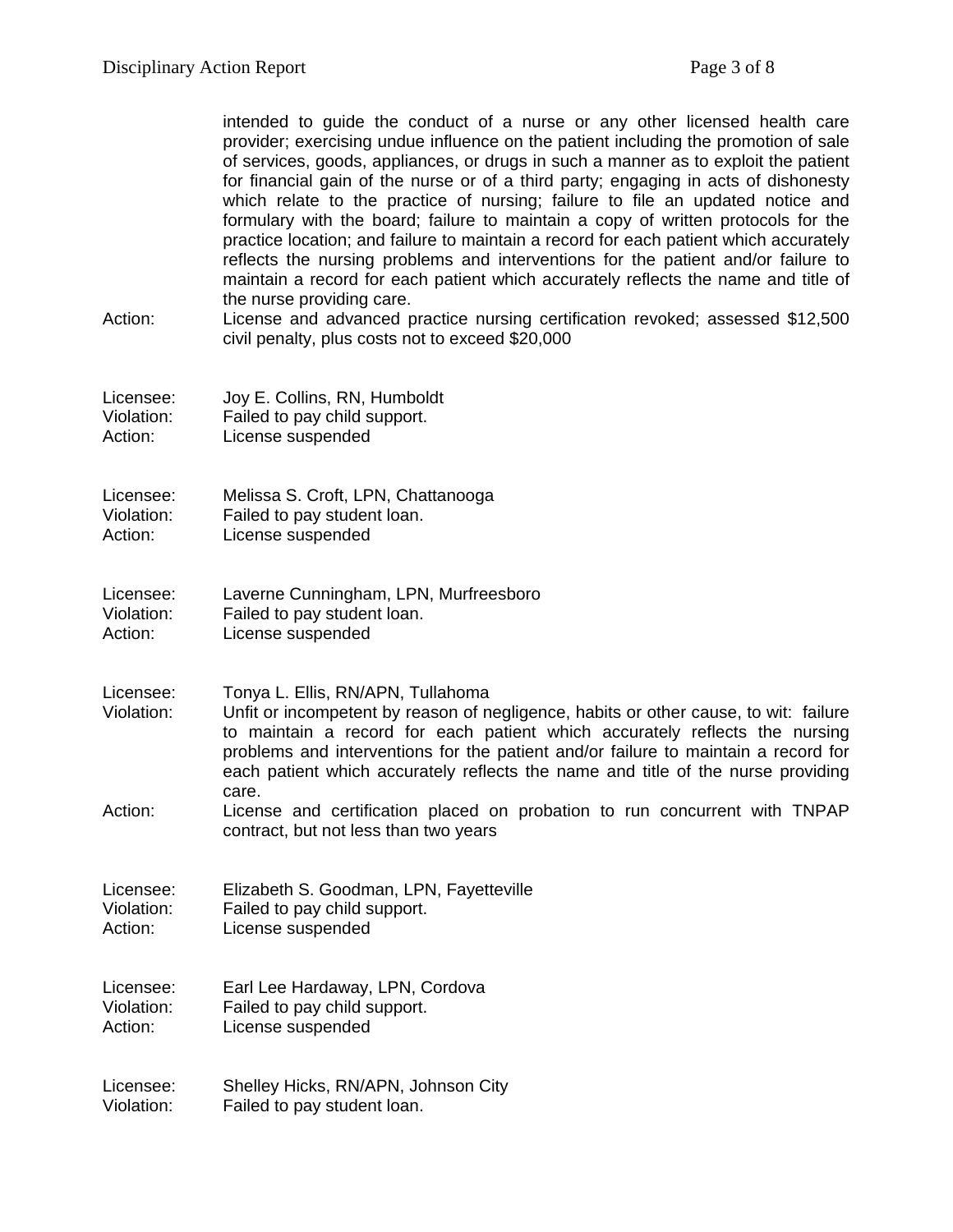| Action:                            | License suspended                                                                                                                                                                                                                                                                                                                                                            |
|------------------------------------|------------------------------------------------------------------------------------------------------------------------------------------------------------------------------------------------------------------------------------------------------------------------------------------------------------------------------------------------------------------------------|
| Licensee:                          | Misty D. Holland, LPN, Lafayette                                                                                                                                                                                                                                                                                                                                             |
| Violation:                         | Failed to pay child support.                                                                                                                                                                                                                                                                                                                                                 |
| Action:                            | License suspended                                                                                                                                                                                                                                                                                                                                                            |
| Licensee:                          | Crissy M. Houston, LPN, Dayton                                                                                                                                                                                                                                                                                                                                               |
| Violation:                         | Failed to pay child support.                                                                                                                                                                                                                                                                                                                                                 |
| Action:                            | License suspended                                                                                                                                                                                                                                                                                                                                                            |
| Licensee:                          | Michael L. McLaughlin, LPN, Nashville                                                                                                                                                                                                                                                                                                                                        |
| Violation:                         | Failed to pay child support.                                                                                                                                                                                                                                                                                                                                                 |
| Action:                            | License suspended                                                                                                                                                                                                                                                                                                                                                            |
| Licensee:                          | Rebecca K. Moody, RN, Broken Arrow, Okla.                                                                                                                                                                                                                                                                                                                                    |
| Violation:                         | Failed to pay student loan.                                                                                                                                                                                                                                                                                                                                                  |
| Action:                            | License suspended                                                                                                                                                                                                                                                                                                                                                            |
| Licensee:                          | Heather Oakes, LPN, Knoxville                                                                                                                                                                                                                                                                                                                                                |
| Violation:                         | Failed to pay student loan.                                                                                                                                                                                                                                                                                                                                                  |
| Action:                            | License suspended                                                                                                                                                                                                                                                                                                                                                            |
| Licensee:                          | Shannon Otto, LPN, Nashville                                                                                                                                                                                                                                                                                                                                                 |
| Violation:                         | Failed to pay student loan.                                                                                                                                                                                                                                                                                                                                                  |
| Action:                            | License suspended                                                                                                                                                                                                                                                                                                                                                            |
| Licensee:<br>Violation:<br>Action: | Jill E. Quinnell, RN, Memphis<br>Unprofessional conduct; and violated or attempted to violate, directly or indirectly,<br>or assisted in or abetted the violation of or conspired to violate any provision of this<br>chapter or any lawful order of the board issued pursuant thereto.<br>License revoked; assessed \$1,000 civil penalty, plus costs not to exceed \$3,000 |
| Licensee:                          | Terri Renea Robertson, RN, Hurricane Mills                                                                                                                                                                                                                                                                                                                                   |
| Violation:                         | Failed to pay student loan.                                                                                                                                                                                                                                                                                                                                                  |
| Action:                            | License suspended                                                                                                                                                                                                                                                                                                                                                            |
| Licensee:                          | Misty S. Rothering, LPN, Chapmansboro                                                                                                                                                                                                                                                                                                                                        |
| Violation:                         | Failed to pay student loan.                                                                                                                                                                                                                                                                                                                                                  |
| Action:                            | License suspended                                                                                                                                                                                                                                                                                                                                                            |
| Licensee:                          | Melissa S. Sexton, RN, Loudon                                                                                                                                                                                                                                                                                                                                                |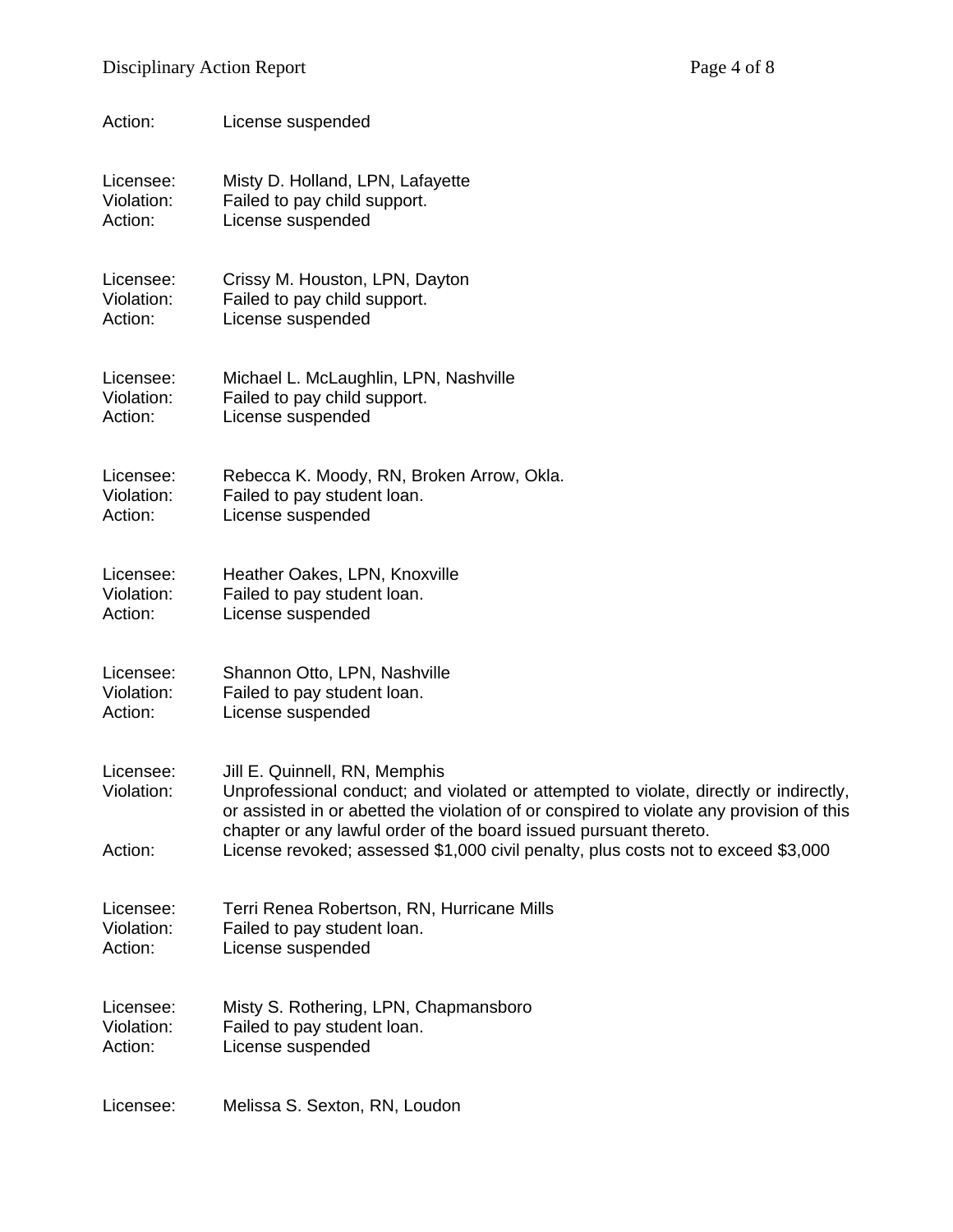| Violation: | Failed to pay student loan.              |
|------------|------------------------------------------|
| Action:    | License suspended                        |
| Licensee:  | Misty Sloan, RN, Soddy Daisy             |
| Violation: | Failed to pay student loan.              |
| Action:    | License suspended                        |
| Licensee:  | Charles C. Smoote, RN, Chattanooga       |
| Violation: | Failed to pay child support.             |
| Action:    | License suspended                        |
| Licensee:  | Shannon Thomas, RN, Knoxville            |
| Violation: | Failed to pay student loan.              |
| Action:    | License suspended                        |
| Licensee:  | Taneshia D. Thomas, LPN, Henderson       |
| Violation: | Failed to pay student loan.              |
| Action:    | License suspended                        |
| Licensee:  | Debra M. White, LPN, Jefferson City, Mo. |
| Violation: | Failed to pay child support.             |
| Action:    | License suspended                        |
| Licensee:  | Timothy S. Worley, RN, Oneida            |
| Violation: | Failed to pay child support.             |
| Action:    | License suspended                        |

#### **BOARD OF RESPIRATORY CARE**

- Licensee: Michael Stephenson, RRT, Martin<br>Violation: Immoral. unethical. unprofessional
- Immoral, unethical, unprofessional or dishonorable conduct; violation or attempted violation, directly or indirectly, assisting in or abetting the violation of, or conspiring to violate any provision of this chapter or any lawful order of the board or any criminal statute of this state; making or signing in one's professional capacity any document that is known to be false at the time it is made or signed; any other unprofessional or unethical conduct specified in the rules of the board; and knowingly engaging in the practice of polysomnography with an unlicensed person, knowingly aiding an unlicensed person in the practice of polysomnography, or knowingly delegating a task involved in the practice of polysomnography to an unlicensed person.
- Action: Assessed \$2,600 civil penalty, plus costs not to exceed \$200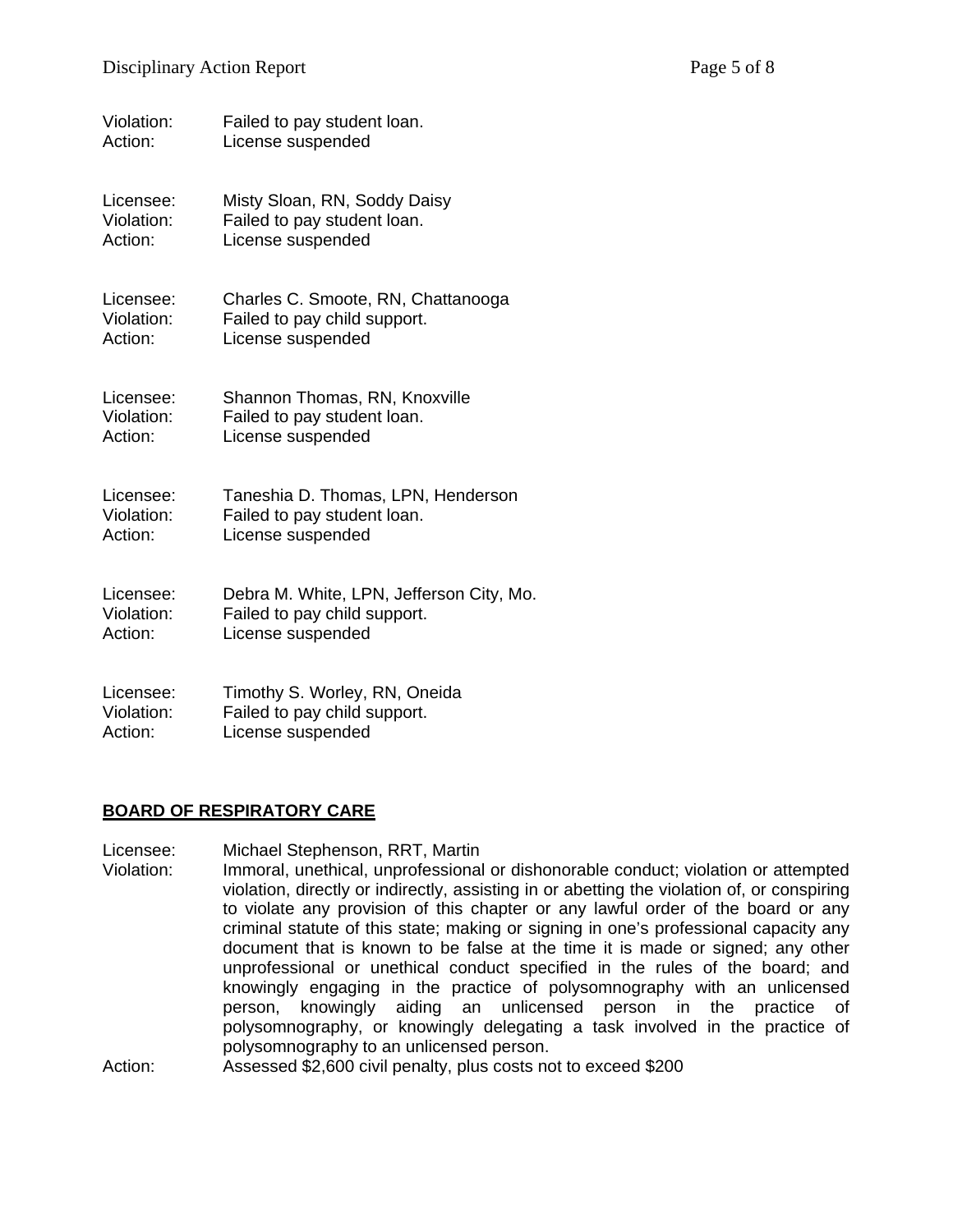#### **BOARD OF SOCIAL WORKER LICENSURE**

Licensee: Robert L. Cooper, LCSW, Hendersonville Violation: Practicing on an expired license Action: Assessed \$600 civil penalty

Licensee: Karen L. Lowe, LCSW, Bristol

- Unprofessional or unethical conduct, or engaging in practices in connection with the practice of social work that are in violation of the standards of professional conduct, to wit: failure to comply with the code of ethics adopted by the National Association of Social Workers – 1.06 Conflicts of Interest: (c) Social workers should not engage in dual or multiple relationships with clients or former clients in which there is a risk of exploitation or potential harm to the client. In instances when dual or multiple relationships are unavoidable, social workers should take steps to protect clients and are responsible for setting clear, appropriate, and culturally sensitive boundaries.
- Action: License suspended for a period of one month to be followed by a six month probationary period with terms

| Licensee:  | Victoria (Lane) Richmond, LMSW, Memphis |
|------------|-----------------------------------------|
| Violation: | Practicing on an expired license        |
| Action:    | Assessed \$1,900 civil penalty          |

#### **BOARD OF VETERINARY MEDICAL EXAMINERS**

- Licensee: Campbell County Animal Control
- Violation: Willful or repeated violation of any provisions of this chapter or rules of the board; professional incompetence; failure to adhere to the use of a euthanasia room which shall be enclosed and in a separate location from other animals temporarily housed on the premises; engaging in acts of dishonesty which relate to the practice of certified animal euthanasia technicians; violation of T.C.A. §§44-17- 301, et seq. of the Non-livestock Animal Humane Death Act, including the inappropriate use of lethal solutions; violation of board rules 1730-4-.13 and 1730- 05.14 regarding the dispensing and distribution of pharmaceuticals, including the storage and recordkeeping required for the use of controlled substances; and violation of 21 C.F.R. §1301.72 with regard to the requirement of limited access to storage areas housing pharmaceuticals.
- Action: Certification placed on probation for minimum of one year

Licensee: Jamie Elizabeth Clanin, DVM, Knoxville Violation: Gross malpractice or a pattern of continued or repeated malpractice, ignorance, negligence or incompetence in the course of veterinary medical practice. Action: License reprimanded; assessed costs

Licensee: Archie Elliott, III, CAET, Memphis

Violation: Willful or repeated violation of any provisions of this chapter or any rules of the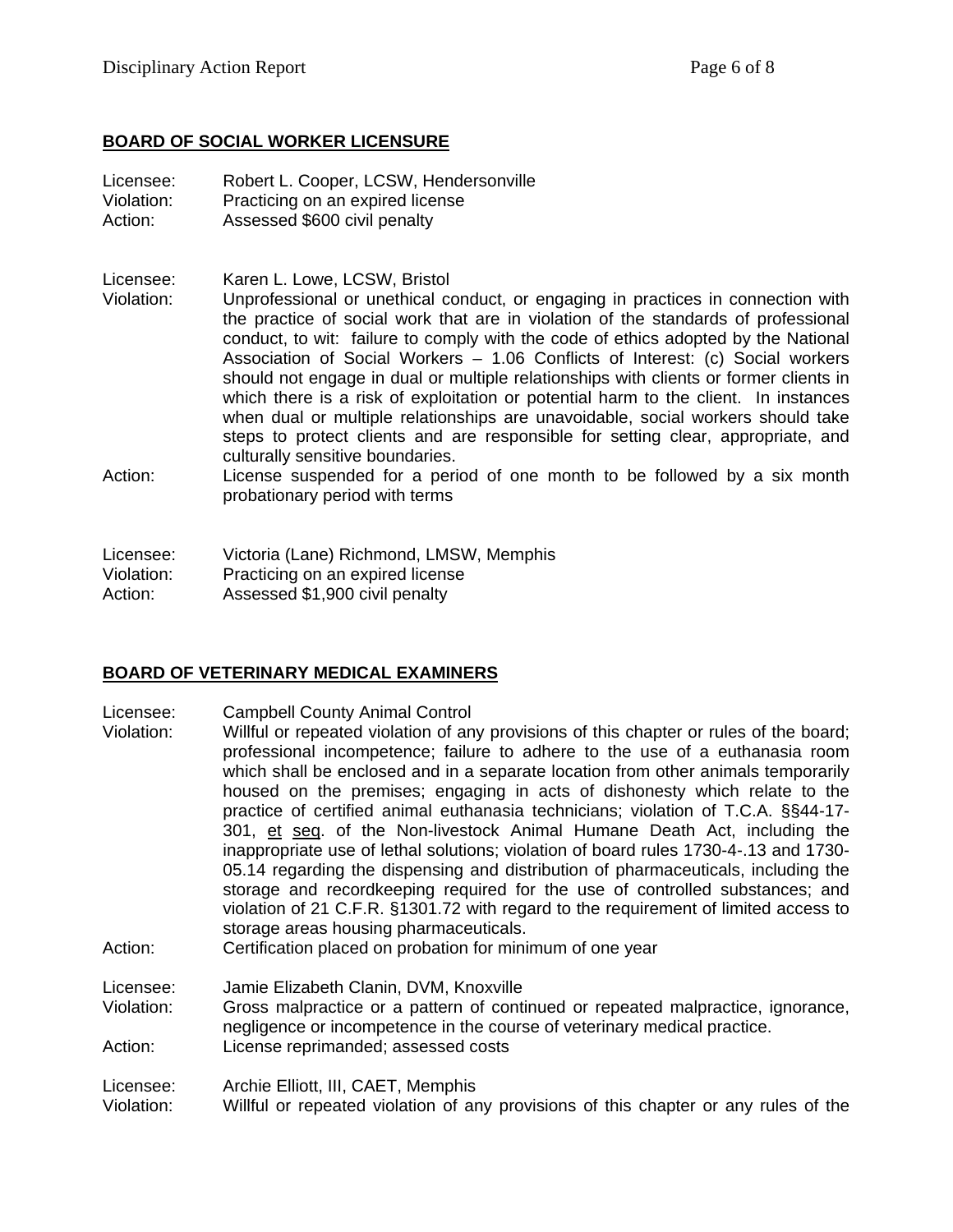|                         | board; conviction of a crime involving moral turpitude; ; has been convicted of a<br>crime involving moral turpitude; and violation of T.C.A. §§44-17-301, et seq. of the<br>Non-livestock Animal Humane Death Act, including the inappropriate use of lethal<br>solutions.                                     |
|-------------------------|-----------------------------------------------------------------------------------------------------------------------------------------------------------------------------------------------------------------------------------------------------------------------------------------------------------------|
| Action:                 | License voluntarily surrendered; assessed costs                                                                                                                                                                                                                                                                 |
| Licensee:<br>Violation: | Frank Lightfoot, Jr., CAET, Memphis<br>Willful or repeated violation of any provisions of this chapter or any rules of the                                                                                                                                                                                      |
|                         | board; conviction of a crime involving moral turpitude; ; has been convicted of a<br>crime involving moral turpitude; and violation of T.C.A. §§44-17-301, et seq. of the<br>Non-livestock Animal Humane Death Act, including the inappropriate use of lethal<br>solutions.                                     |
| Action:                 | License voluntarily surrendered; assessed costs                                                                                                                                                                                                                                                                 |
| Licensee:               | Larry M. Mangum, DVM, Morristown                                                                                                                                                                                                                                                                                |
| Violation:              | Conviction of a felony in the courts of this state, or of any other state, territory or<br>country that, if committed in this state, would be a felony; has been convicted of a<br>crime involving moral turpitude; and guilty of conduct reflecting unfavorably upon<br>the profession of veterinary medicine. |
| Action:                 | License placed on probation for period of one year; assessed costs                                                                                                                                                                                                                                              |

#### **ABUSE REGISTRY**

| Name:       | Thelma M. Barlow                 |
|-------------|----------------------------------|
| Abuse:      | Physical/Emotional/Psychological |
| Profession: | <b>Direct Support Staff</b>      |

| Name:       | <b>Mitchell "Mitch" Davis</b> |
|-------------|-------------------------------|
| Abuse:      | Emotional/Psychological       |
| Profession: | <b>Direct Support Staff</b>   |

Name: Glenn Elliott<br>Abuse: Emotional/Ps Abuse: Emotional/Psychological/Physical<br>Profession: Not Reported Not Reported

Name: Shannell Hewlett<br>Abuse: Exploitation Abuse: Exploitation<br>Profession: Direct Suppo **Direct Support Staff** 

Name: Shawn Houston<br>Abuse: Supervision Neg Abuse: Supervision Neglect<br>Profession: Direct Support Staff **Direct Support Staff**